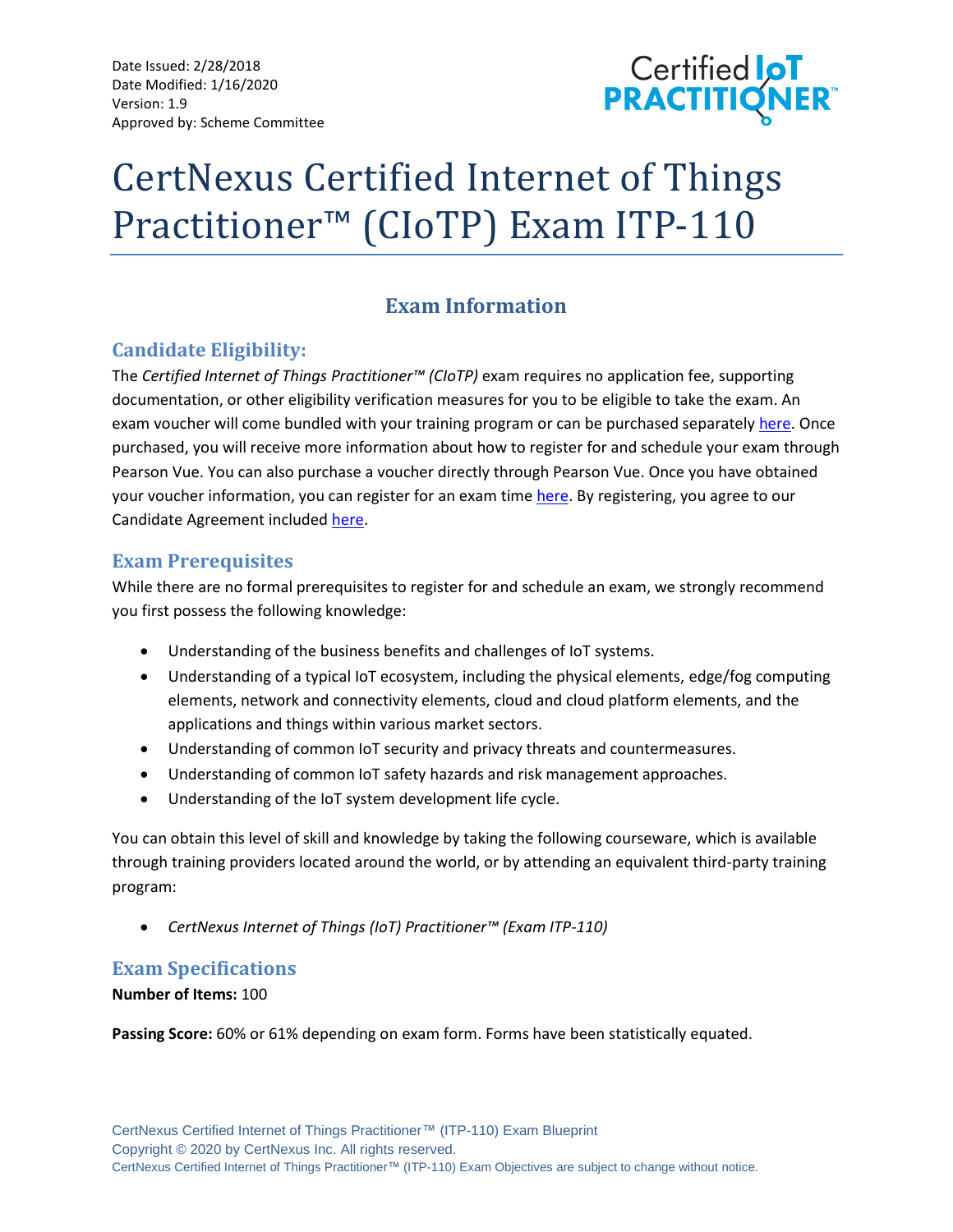**Duration**: 120 minutes (**Note**: exam time includes 5 minutes for reading and signing the Candidate Agreement and 5 minutes for the Pearson VUE testing system tutorial.)

**Exam Options**: In person at Pearson VUE test centers

**Item Formats**: Multiple Choice/Multiple Response

#### **Exam Description**

#### **Target Candidate:**

This certification exam is designed for practitioners who are seeking to build a vendor-neutral, crossindustry foundational knowledge that will enable them to design, implement, operate, and/or manage an IoT ecosystem.

#### **Exam Objective Statement:**

This exam will certify that the candidate has foundational knowledge of IoT concepts, technologies, and tools that will enable them to become a capable IoT practitioner in a wide variety of IoT-related job functions.

To ensure exam candidates possess the aforementioned knowledge, the *Certified Internet of Things Practitioner™ (CIoTP)* exam will test them on the following domains with the following weightings:

| Domain                                    | % of Examination |
|-------------------------------------------|------------------|
| 1.0 The Impact of IoT                     | 18%              |
| 2.0 IoT Ecosystems                        | 46%              |
| 3.0 Security, Privacy, and Safety         | 28%              |
| 4.0 The IoT System Development Life Cycle | 8%               |
| <b>Total</b>                              | 100%             |

The information that follows is meant to help you prepare for your certification exam. This information does not represent an exhaustive list of all the concepts and skills that you may be tested on during your exam. The exam domains, identified previously and included in the objectives listing, represent the large content areas covered in the exam. The objectives within those domains represent the specific tasks associated with the job role(s) being tested. The information beyond the domains and objectives is meant to provide examples of the types of concepts, tools, skills, and abilities that relate to the corresponding domains and objectives. All of this information represents the industry-expert analysis of the job role(s) related to the certification and does not necessarily correlate one-to-one with the content covered in your training program or on your exam. We strongly recommend that you independently study to familiarize yourself with any concept identified here that was not explicitly covered in your training program or products.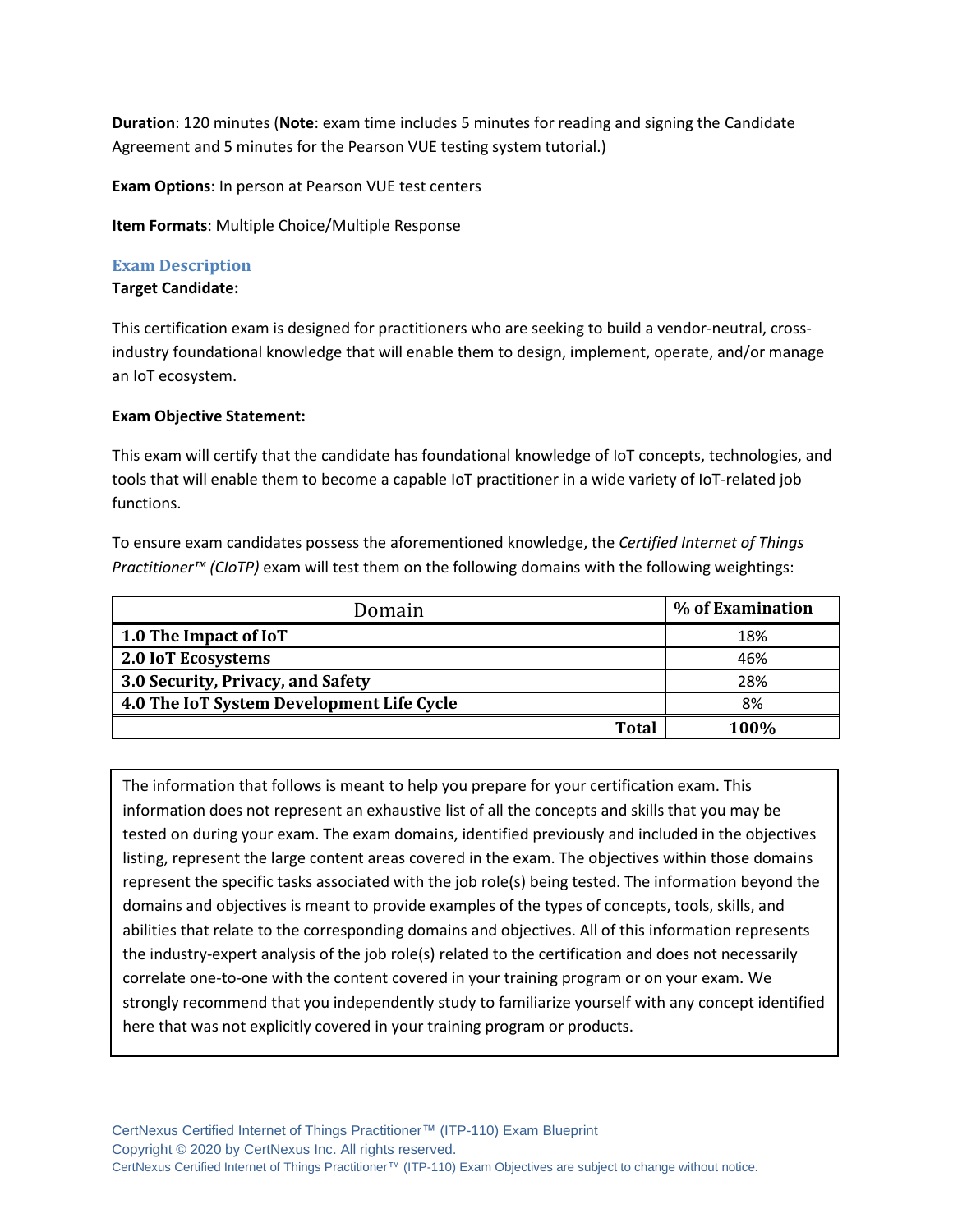## **Objectives:**

## **Domain 1.0 The Impact of IoT**

## **Objective 1.1 Identify and describe the possible benefits that IoT provides to a business or organization.**

- Increase business intelligence
- Enhance existing revenue streams
- Create new revenue streams
- Enter and create new markets
- Reduce costs
- Increase productivity and agility
- Increase operational efficiency
- Decrease time to market
- Reduce natural resources usage
- Increase opportunities for innovation
- Improve customer experience
- Increase safety
- Improve competitive position

## **Objective 1.2 Identify and describe the possible challenges that IoT presents to a business or organization.**

- Applicability of automation throughout the organization
- Scalability of legacy solutions to modern solutions
- Connectivity and coverage concerns
- Transformation from a product-oriented business to an everything-as-a-service business
- Cultural transformation and adoption both in business and technology
	- o Innovation
	- o HR practices and processes (hiring, training, advancement)
	- o Skill adjacencies
	- o Management commitment
- Security, privacy, and safety concerns
- Cost of transition
- Digital disruption
- Immaturity of standards, regulations, and oversight
- Retrofitting modern design into an existing infrastructure

#### **Domain 2.0 IoT Ecosystems**

#### **Objective 2.1 Identify common IoT terminology.**

- Things
- Edge/Fog computing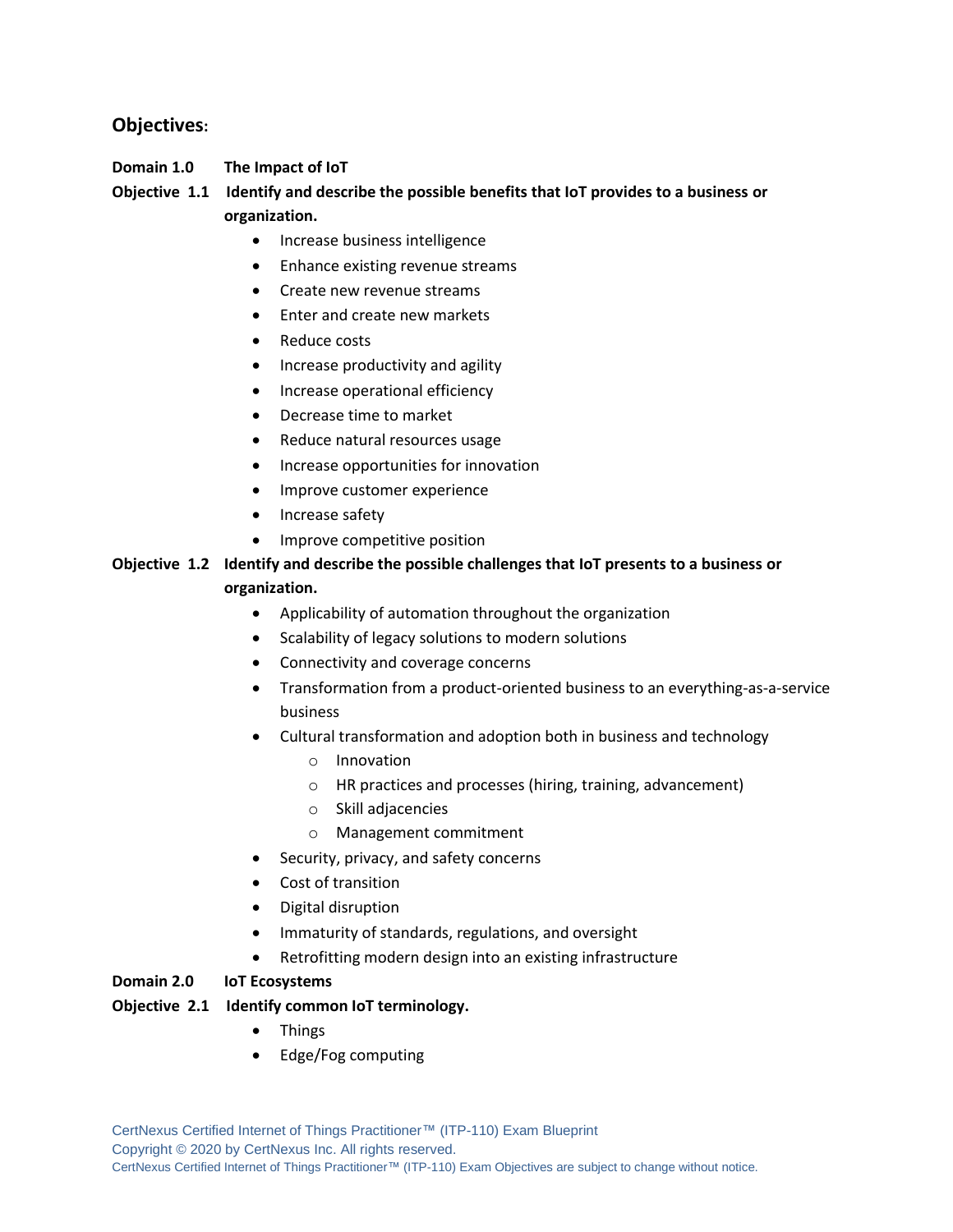- Cloud
- Data analytics
- AI
- ML
- IIoT
- M2M
- IoT gateway

#### **Objective 2.2 Understand the functionality of the typical physical and edge/fog computing elements.**

- Sensors
	- o Position
	- o Proximity
	- o Sound
	- o Temperature
	- o Humidity
	- o Accelerometer
	- o Gyro
	- o Magnetometer
	- o Infrared
	- o Camera
	- o Voltage
	- o Current
	- o Pressure
	- o Ambient light
	- o Radiation
	- o Chemical
	- o Motion
- **Actuators** 
	- o Solenoid
	- o Motor
	- o Servo
	- o Relay
	- o Switch
	- o Stepper motor
- Power sources
	- o Backup generators (fixed applications)
	- o Generators/alternators (mobile applications)
	- o Battery
	- o Solar
	- o Wind
	- o Water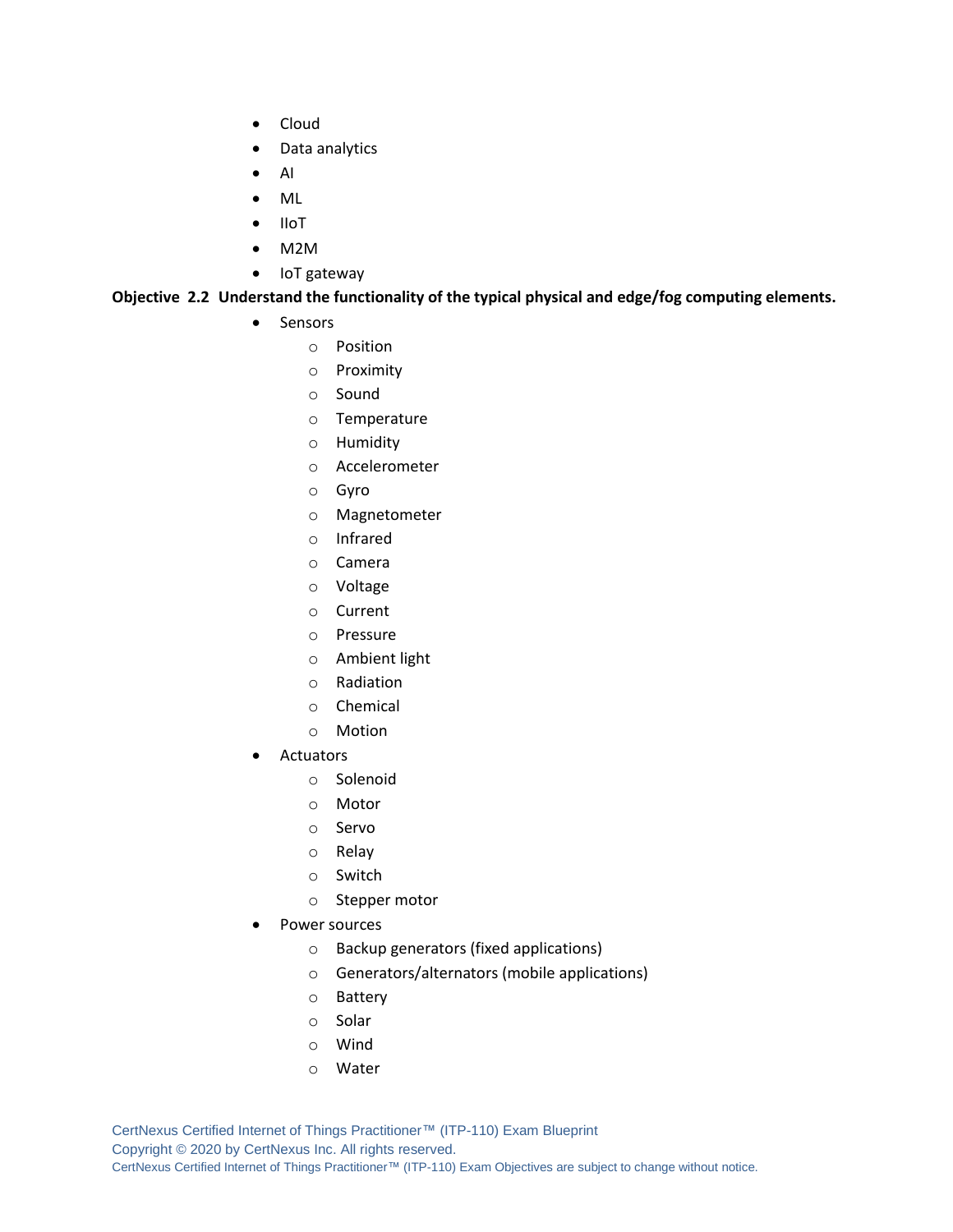- o Power grid
- Input/output
	- o ADC
	- o DAC
	- o I/O modules
- Edge and fog computing
	- o Edge/fog computing capabilities
		- Application processing
		- Real-time processing
		- HMI
		- Monitoring
		- Storage
		- Device management
		- Safety and security
		- Analytics/AI
	- o Computing elements
		- Things/end-point devices
			- Connect to sensors and actuators directly to collect data
			- Optionally connect to and send data to the cloud or an IoT gateway
			- Receive and act upon device commands from the cloud or the IoT gateway
			- IoT gateway
				- Implementations (vary by industry)
					- o Dedicated hardware device
					- o Software function
				- Aggregate end-point device data
				- Connect to and send data to the cloud
				- Optionally perform analysis of data
				- Receive device commands from the cloud and send to end points
	- o Hardware platforms
		- Maker/proof of concept platforms
			- Arduino
			- Raspberry Pi
			- BeagleBone
		- Commercial MCUs and application processors
			- ARM
			- x86
	- o Programming languages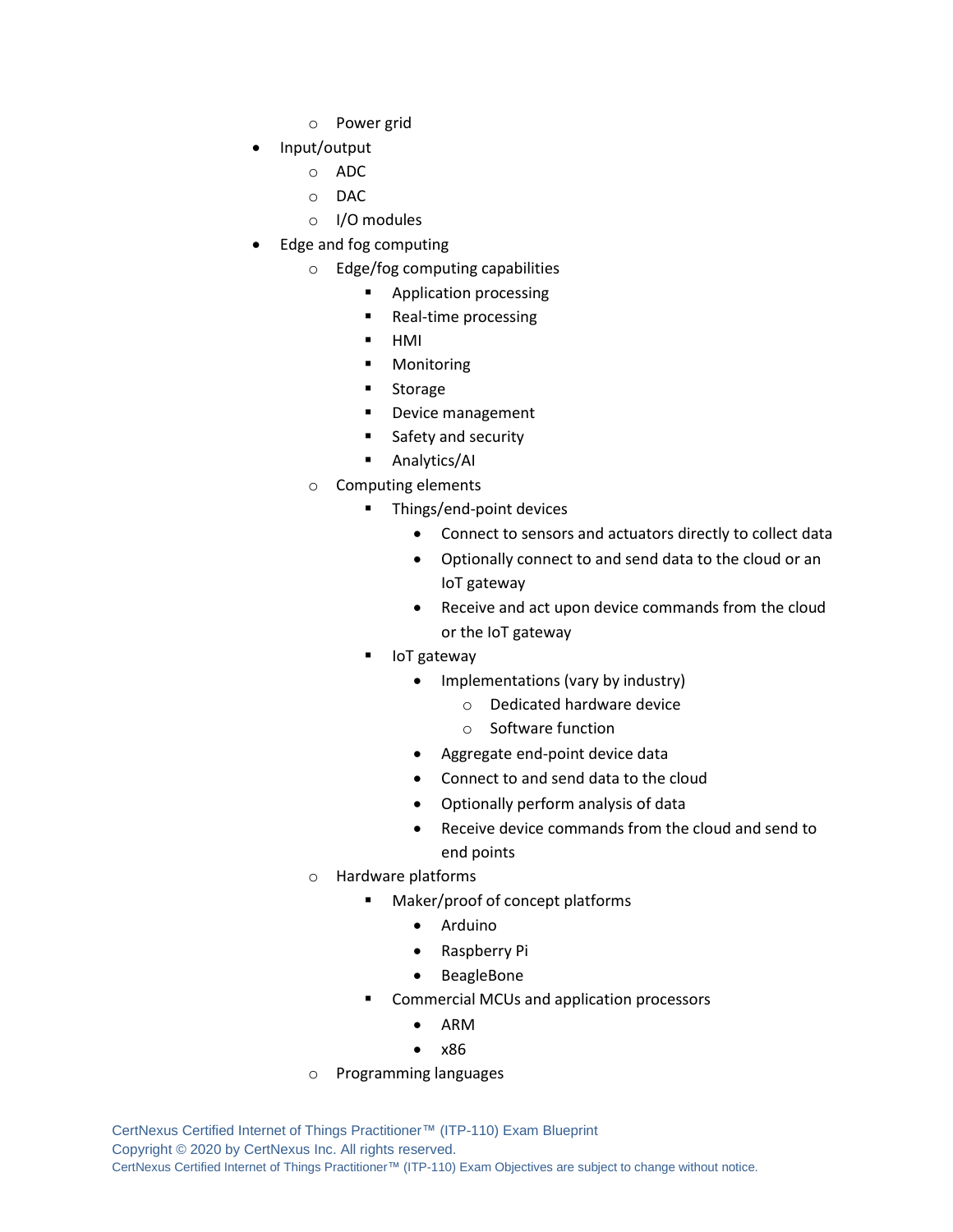- Java
- Python
- $C/C++$
- Swift
- **Rust**
- Go
- **E** Assembly language
- Java Script
- C#
- o Frameworks
	- Node
	- .NET
	- Angular
- o Operating systems
	- Linux
	- FreeRTOS
	- Contiki
	- Wind River VxWorks
	- Android Things
	- ARM Mbed OS
	- Apple iOS
- Location awareness
	- o GPS
	- o Galileo
	- o GLONASS
	- o BeiDou

#### **Objective 2.3 Understand the functionality of the typical elements of IoT networks and connectivity.**

- Wired protocols/technologies
	- o Industrial Ethernet standards
		- PROFINET
		- EIP
		- EtherCAT
		- **■** IEEE 1588 v2
		- TSN
	- o Legacy field buses
		- **■** PROFIBUS
		- Modbus
		- HART
- Wireless protocols/technologies
	- o Near range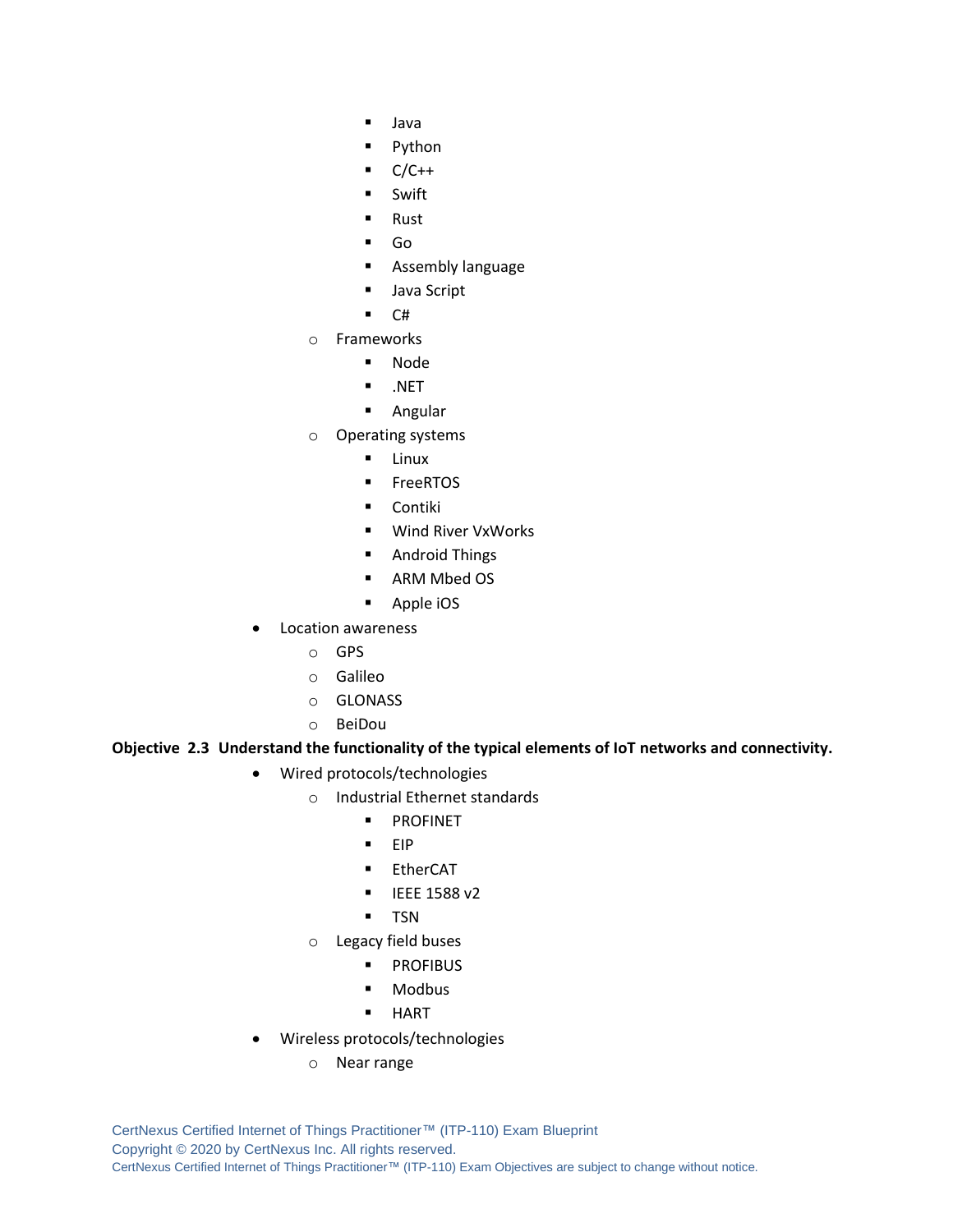- NFC
- Passive RFID
- Active RFID
- o Medium range
	- 802.15.4
		- Zigbee
		- Thread
	- Z-Wave
	- Bluetooth/BLE
	- 802.11 (Wi-Fi)
- o Long range
	- Cellular
	- Satellite
	- Sigfox
	- LoRa/LoRaWAN
	- RPMA
- Applications/messaging protocols
	- o MQTT
	- o AMQP
	- o HTTP/HTTPS
	- o CoAP
- IoT networking
	- o IP addressing
		- IPv4
		- IPv6
	- o Routing and QoS
	- o Encryption
	- o SDN/NFV
	- o Encapsulation and bridging

**Objective 2.4 Understand the functionality of the typical elements of the cloud and cloud platforms.**

- Deployment models
	- o On premise
	- o Cloud
		- Public cloud
		- Private cloud
	- o Hybrid
- Cloud service models
	- o SaaS
	- o PaaS
	- o IaaS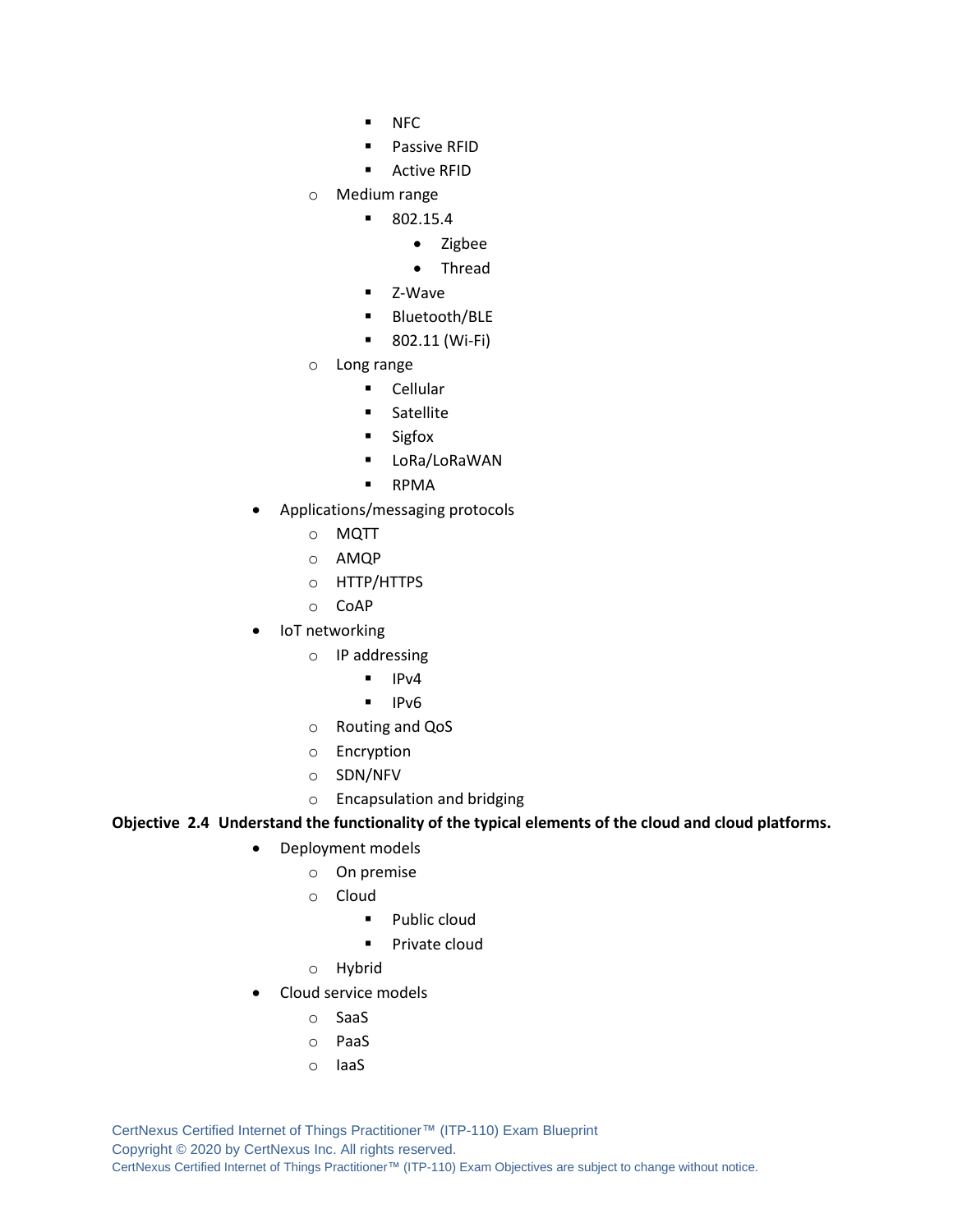- Cloud platforms
	- o Microsoft Azure
	- o Amazon Web Services
	- o Google Cloud Platform
	- o IBM Cloud
	- o Oracle Cloud
	- o SAP Cloud Platform
	- o Huawei FusionSphere
- Common functions of IoT platforms
	- o Device management
	- o Security management
	- o Data management
- Virtualization technologies
	- o Hypervisors
	- o Containers
- IoT data analytics
	- o Techniques
		- Streaming analytics
		- Predictive analytics
		- **•** Prescriptive analytics
	- o Tools
		- Spark
		- Hadoop
		- Cassandra
- AI
- o Techniques
	- Machine learning/cognitive computing
	- Computer vision
	- Natural language processing
- o Tools
	- **■** TensorFlow
	- Caffe
	- Theano
	- Torch

## **Objective 2.5 Identify the various IoT market sectors and describe the applications and things common to that sector.**

- Agriculture
	- o Applications
		- Fuel management
		- **EXEC** Fleet management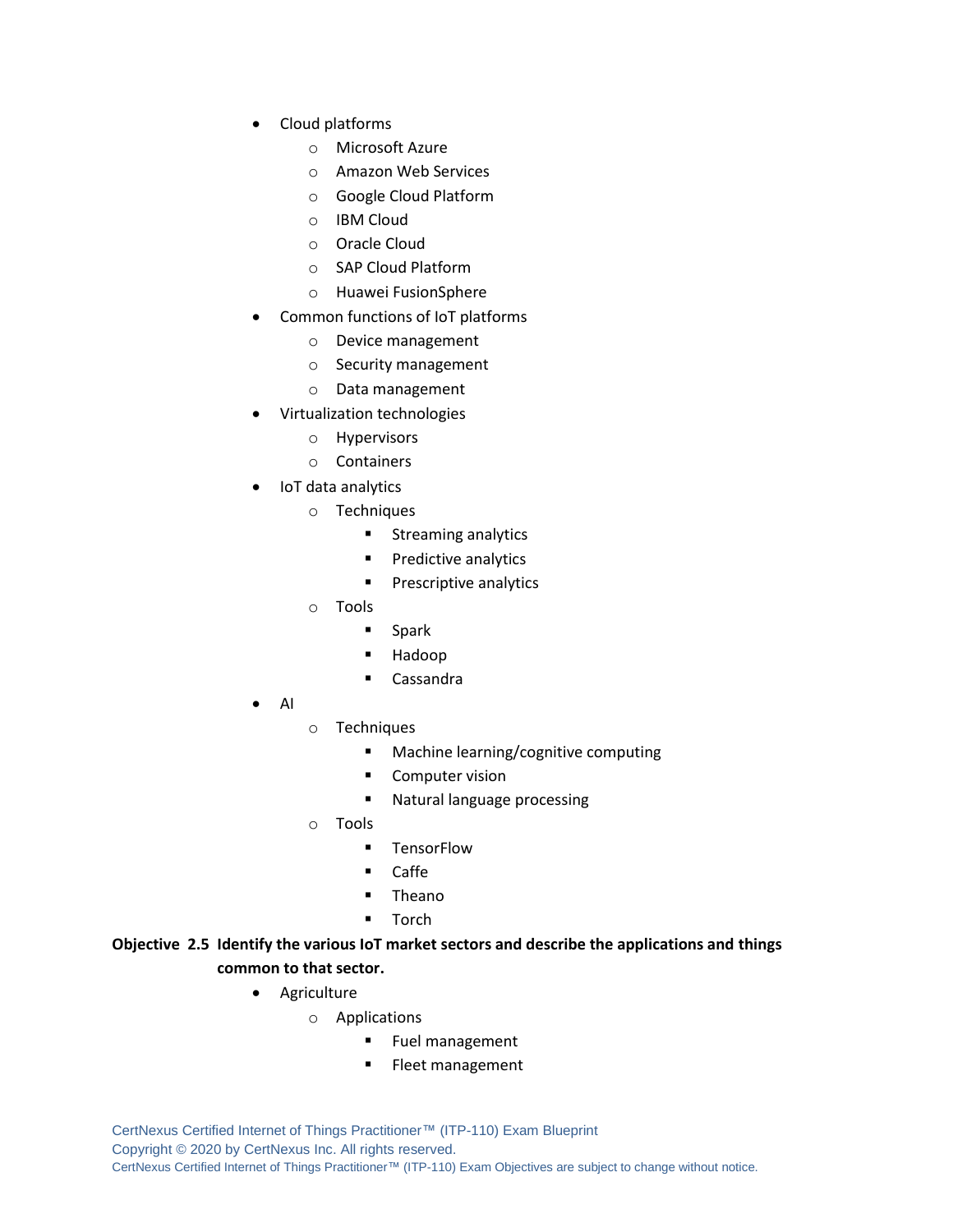- Crop management
- **E** Livestock management
- Weather forecasting
- Soil optimization
- Water management
- o Examples of things
	- Harvester
	- Planter
	- Sprayer
	- Drones
	- **■** Irrigation systems
	- **E** Livestock monitor
- Security/public safety
	- o Applications
		- **■** Traffic management/control
		- Public safety monitoring/control
		- Environmental monitoring
		- Emergency services (police/fire/EMS/HAZMAT)
	- o Examples of things
		- Cameras
		- Traffic sensors
		- Drones
		- Detectors (smoke/carbon monoxide/radon)
		- Radio/communication systems
		- Body cameras
		- Vehicles
- Retail
	- o Applications
		- Access control
		- **■** Security
		- **■** Inventory management
		- Vending and payment
		- Proximity-based/location-based monitoring
			- Advertising
			- Directions
			- Crowd control
		- **Distribution systems** 
			- Warehouse
			- Transportation
			- **Logistics**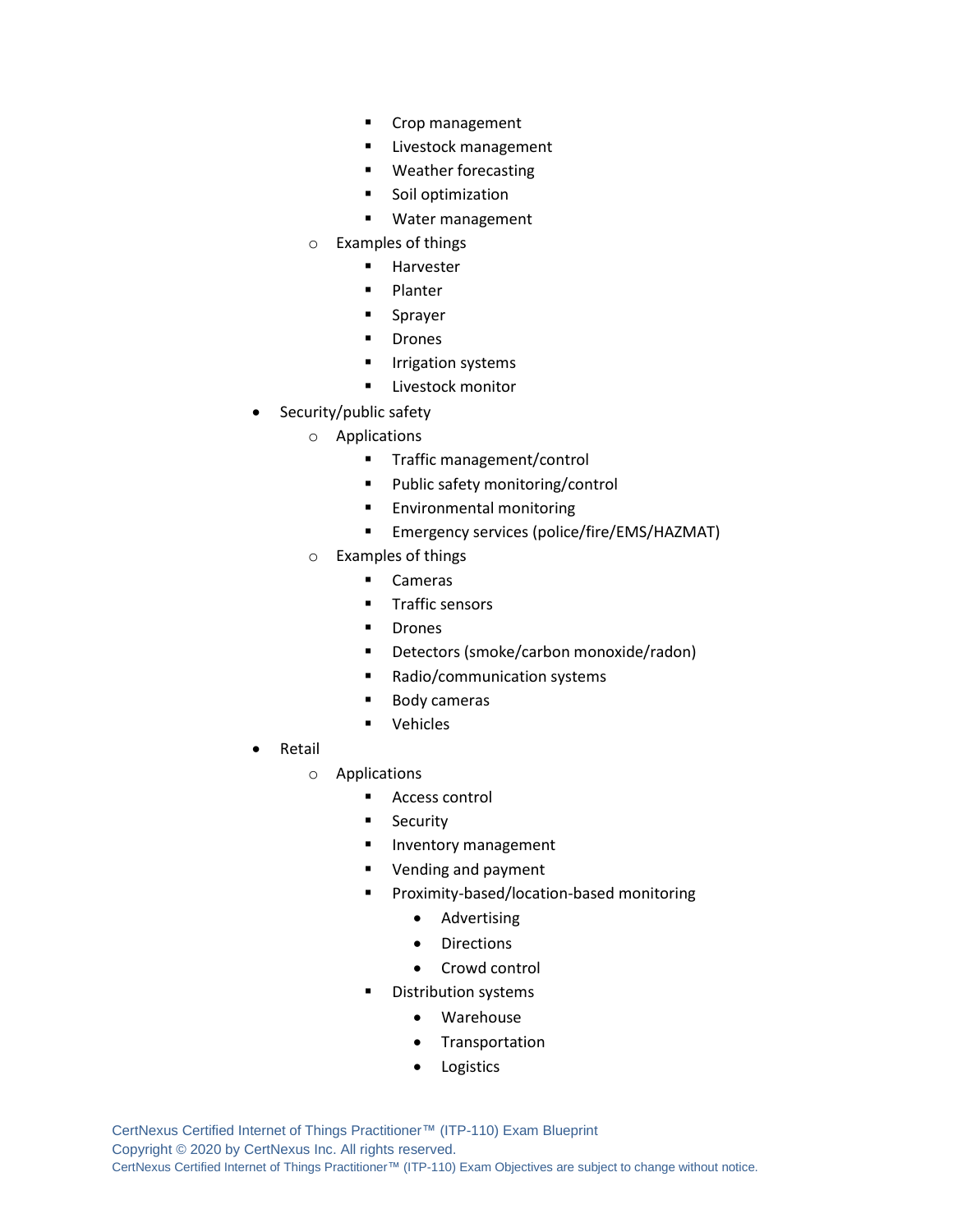- Customer analytics
- Real-time pricing
- Energy management
- o Examples of things
	- Card readers
	- **POS** 
		- Cash register
		- Mobile payment capture
	- Self-serve kiosks
	- BLE/NFC beacons
	- Mobile devices
		- Smartphones
		- Tablets
	- Digital signage
- Transportation and logistics
	- o Applications
		- **EXEC** Fleet management
		- Fuel and engine management
		- Operations and maintenance
			- Diagnostics
			- Predictive maintenance
			- Regulatory compliance
		- **■** Telematics
	- o Examples of things
		- Aircraft
		- Vehicles
		- Locomotives
		- **Ships**
		- Radar systems
		- GPS
		- **Engines**
- **Manufacturing** 
	- o Applications
		- Factory/process/machine automation
		- Robotics
		- Asset and inventory management
		- **E** Supply chain management
		- Predictive maintenance
		- $\blacksquare$  AR
	- o Examples of things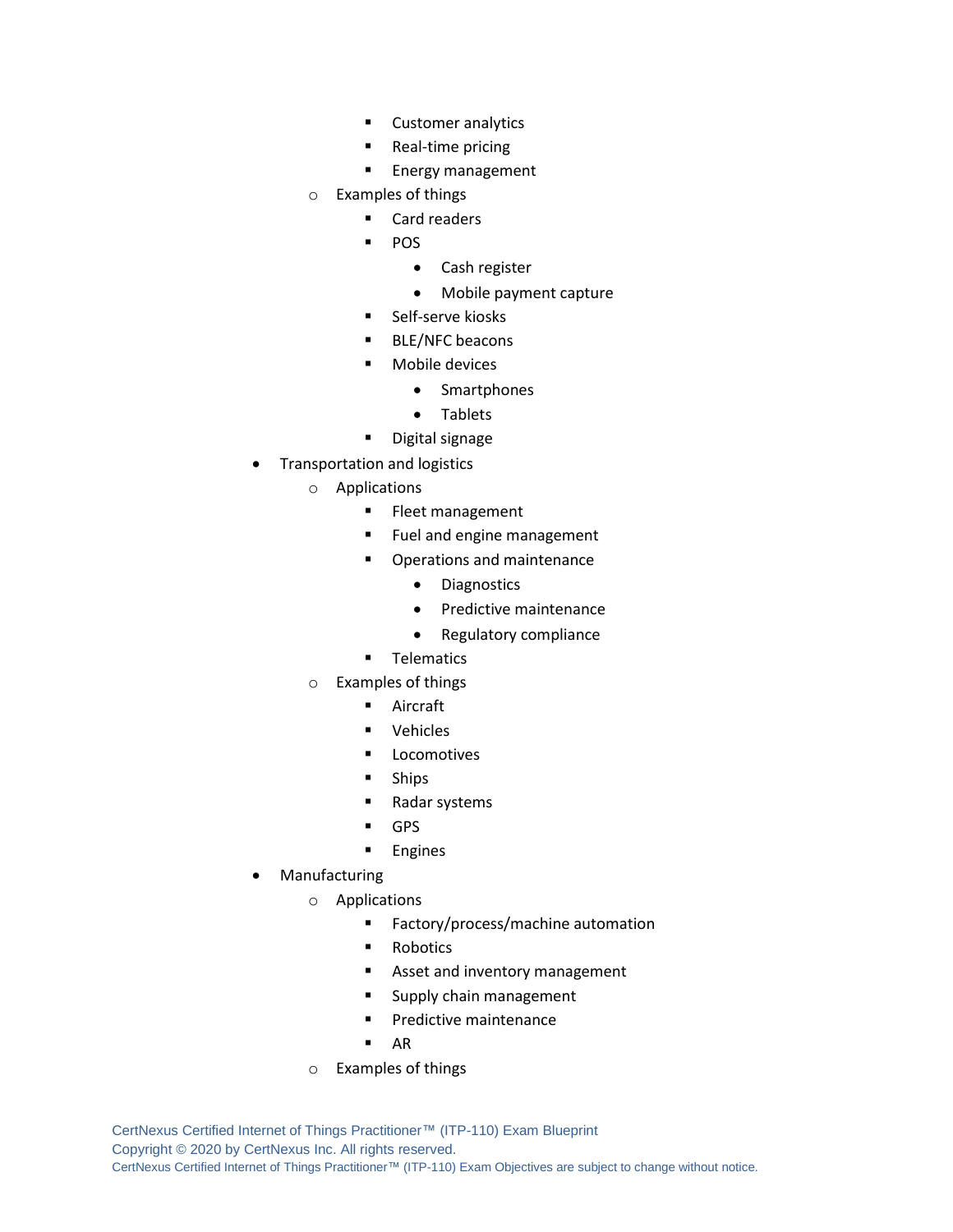- PLC/PAC/CNC
- Robots/cobots
- Motor drives
- Machine vision cameras
- Healthcare, medical, and life science
	- o Applications
		- Telemedicine/remote care/remote monitoring
		- Connected hospital
		- Robotic surgery
		- Patient monitoring
		- Drug supply chain monitoring
		- **■** Tracking laboratory samples
		- Cold chain monitoring
	- o Examples of things
		- Surgical robots
		- Sleep monitors
		- Pacemakers
		- **■** Insulin pumps
		- **Glucose monitor**
		- CPAP machines
		- Lab equipment
- Consumer and home
	- o Applications
		- Home automation
		- Home security
		- Water/gas/electric management
		- Connected appliances
	- o Examples of things
		- Thermostat
		- Smart hub
		- Surveillance cameras
		- Garage door opener
		- **EXE** Refrigerator
		- Wearables
- Energy and utilities
	- o Applications
		- Smart grid
		- Energy management
		- SCADA
		- Automatic meter reading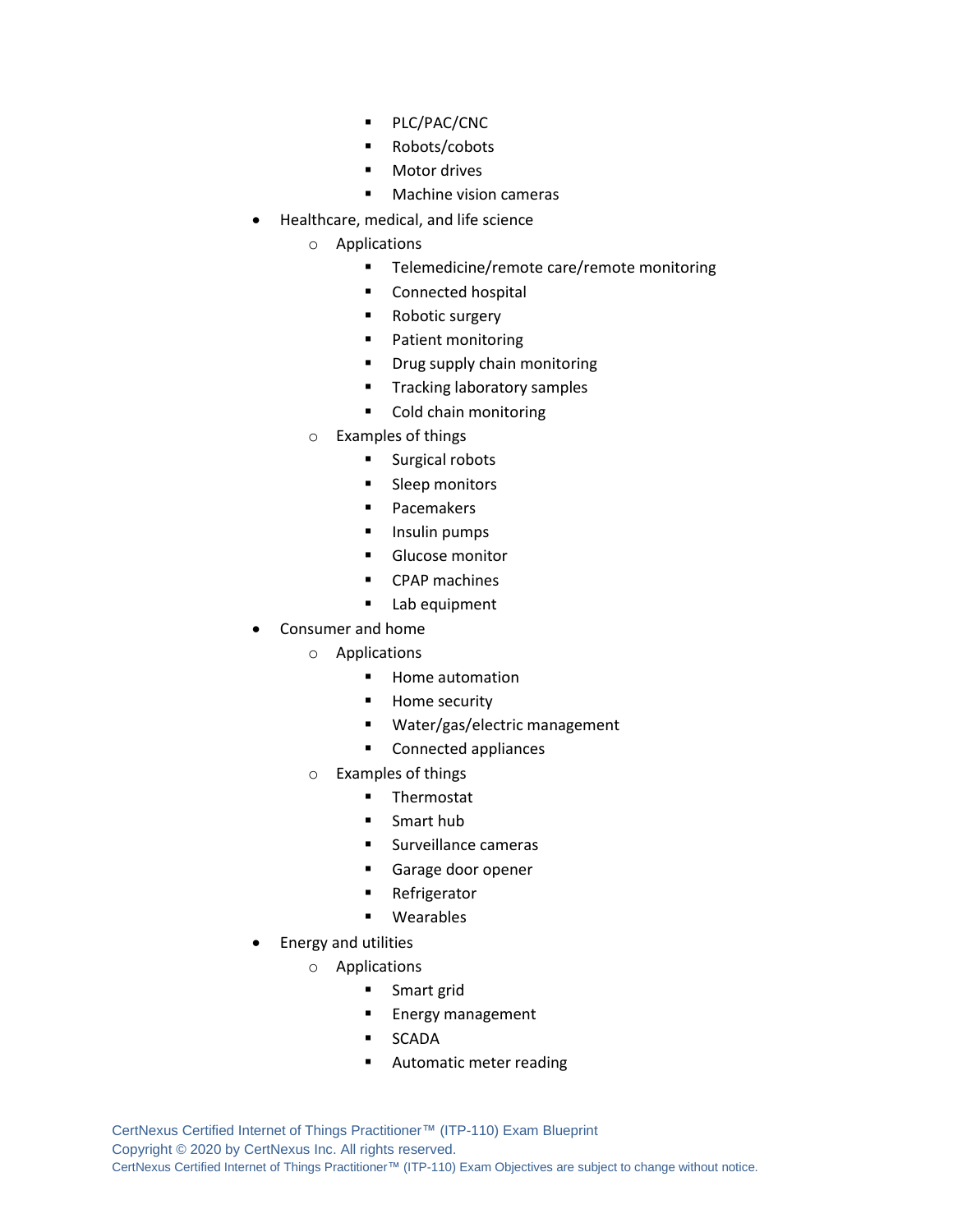- Power distribution automation
- Inspection and preventive maintenance
- Flow control
- **Energy trading**
- o Examples of things
	- Protection relays
	- Connected meters
	- Solar panels
	- Wind turbines
	- Water/oil/gas pipelines
- **Buildings** 
	- o Applications
		- Automated lighting
		- Waste management
		- Building management systems
		- Surveillance and security
		- Occupancy management
		- Self-aware buildings
		- **E** Air quality management
	- o Examples of things
		- Card readers
		- Cameras
		- Toll gates
		- **■** HVAC systems
		- Power distribution systems
		- Monitoring devices (environment, presence, etc.)
		- **■** Elevators/escalators
- Defense
	- o Applications
		- Cost efficiency
		- Warfighter effectiveness
		- $\overline{C2}$
		- ISR
		- **■** Intracommunications
		- Unmanned systems
		- Human performance
		- Logistics tracking
		- Medical tracking
	- o Examples of things
		- Tanks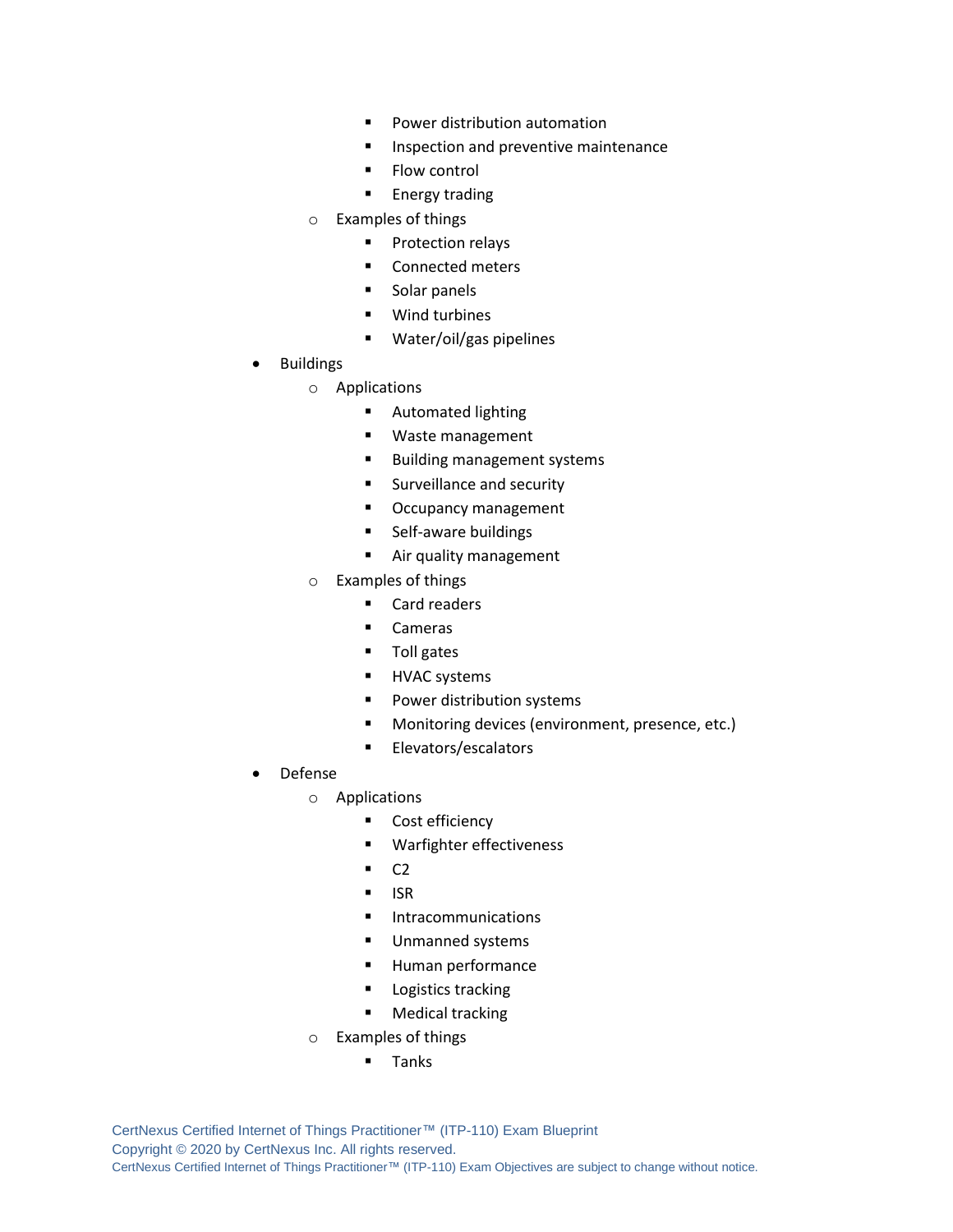- Aircraft
- Drones
- Ships
- Submarines
- Connected warfighter
- Satellites
- Smart city
	- o Applications
		- Route optimization
		- Smart parking
		- Smart lighting
		- **Traffic management**
		- Security and threat detection
		- Noise management
		- Air quality control
		- Waste management
		- Structural integrity monitoring
		- Public transportation
	- o Examples of things
		- Connected garbage receptacle
		- Street lights
		- Traffic lights
		- Connected vehicles
		- Connected manhole
		- Cameras
		- Light rail/subway systems
- **Domain 3.0 Security, Privacy, and Safety**

#### **Objective 3.1 Understand common IoT security and privacy threats.**

- Malware
	- o Trojan horse
	- o Backdoor
	- o Keylogger
	- o Ransomware
	- o Spyware
	- o Worms
	- o Viruses
- Network attacks
	- o DoS/DDoS
		- Botnets
	- o MITM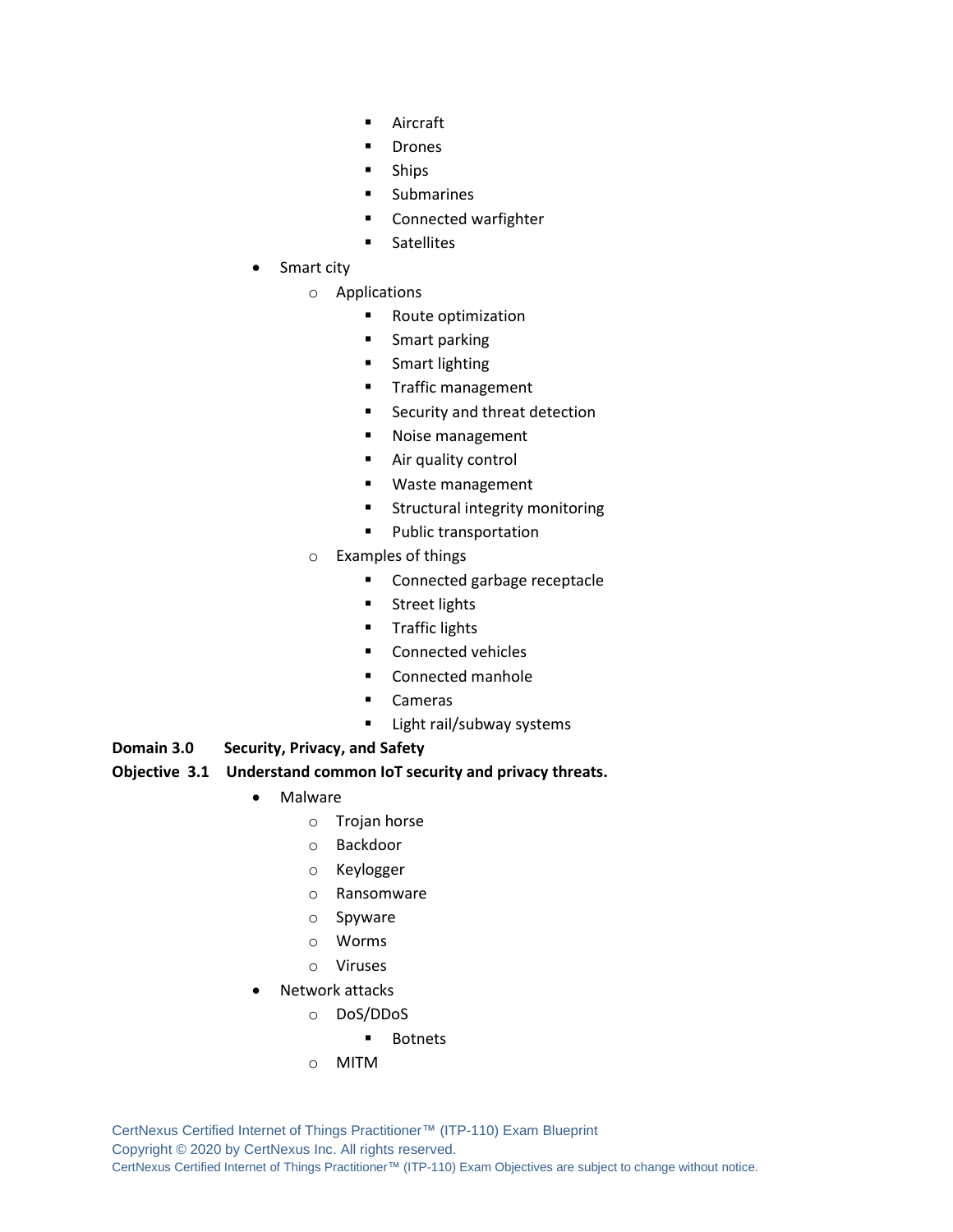- o Wireless attacks
- o Spoofing
- o Pharming
- Password attacks
	- o Password cracking
	- o Password sniffing
- Social engineering
	- o Phishing
	- o Spearphishing
	- o Shoulder surfing/dumpster diving
	- o Impersonation
- Elevation of privilege
- Fuzzing
- Cross-site scripting
- Code injection
- Buffer overflow
	- o SQL injection

#### **Objective 3.2 Understand common IoT security and privacy countermeasures.**

- CIA triad
	- o Confidentiality
		- Data encryption
	- o Integrity
		- Blockchain
		- Nonrepudiation
	- o Availability
		- DoS/DDoS defense
		- High availability
- AAA
- Firmware/software
	- o Secure firmware updates
	- o OS hardening
	- o Secure coding
	- o Code review/scanning
	- o Application security
- Physical security
- Vulnerability assessment
	- o Penetration testing
- Data anonymization

#### **Objective 3.3 Identify and describe common IoT safety concerns.**

• Physical/loss of life accidents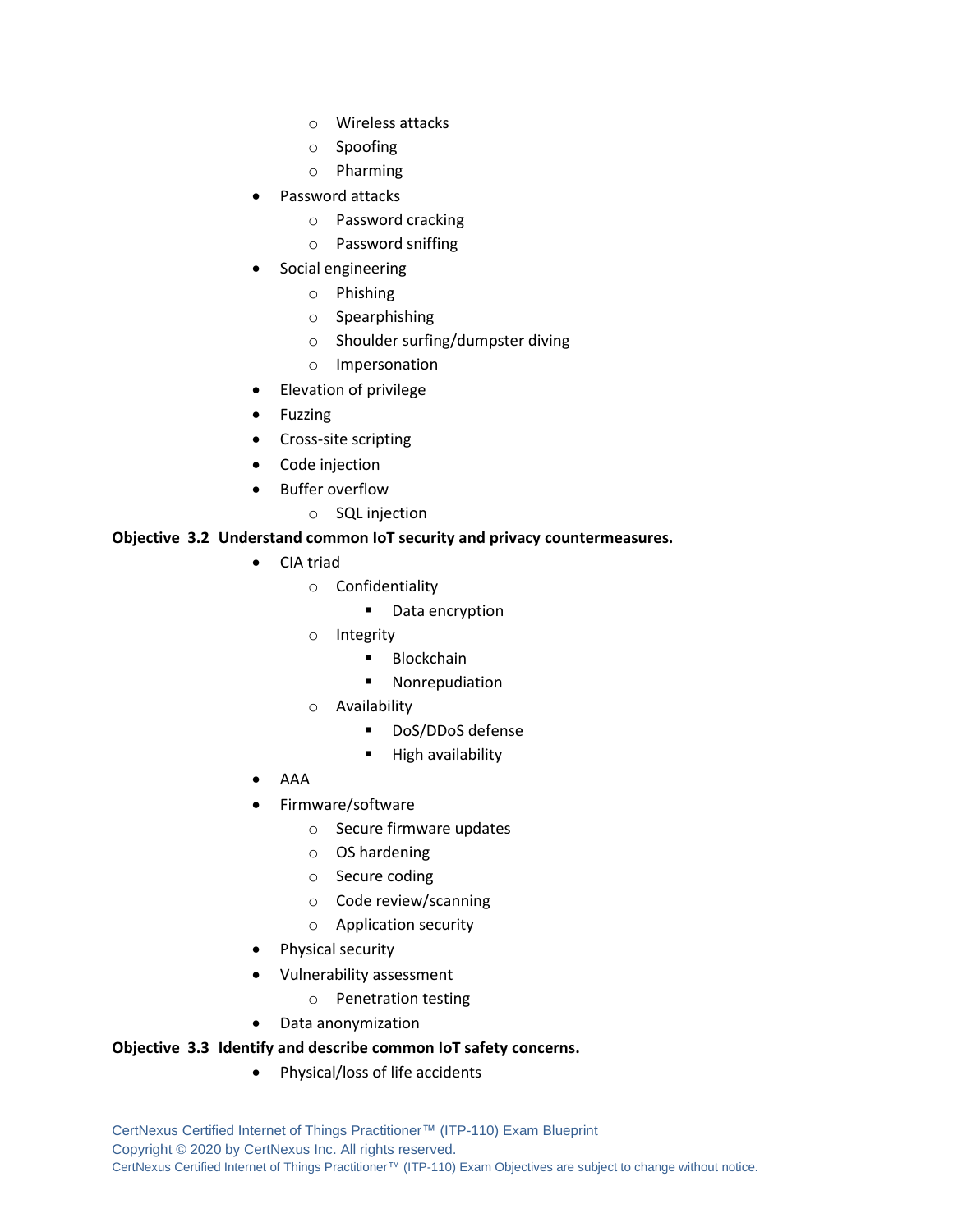- o Autonomous vehicle accidents
- o Aircraft accidents
- o Transportation accidents
- o Workplace accidents
- o Industrial disasters
- Infrastructure outages
	- o Mass power outages
	- o Mass Internet outages
- Biological/medical
	- o Water supply contamination
	- o Failure/hacking of diagnostic/treatment devices
- Supply chain disruption
	- o Contamination of the food supply
	- $\circ$  Slipping in counterfeit or substandard parts into the supply chain
	- o Interruption of logistics

#### **Objective 3.4 Explain common safety risk management approaches.**

- Hazard classification and analysis
- Root cause analysis
- Quality management systems
- CAPA
- Safety certification

#### **Domain 4.0 The IoT System Development Life Cycle**

#### **Objective 4.1 Identify and describe the phases of the IoT SDLC.**

- Initiation
- System concept development
- Planning
- Requirements analysis
- Design
- Development
- Integration and testing
- Implementation
- Operations and maintenance
- Disposition

## **Recertification Requirements**

The *Certified Internet of Things Practitioner (CIoTP)* certification is valid for 3 years from the time certification is granted. You must retake the most up-to-date version of the exam prior to the 3-year period's end to maintain a continuously valid certification.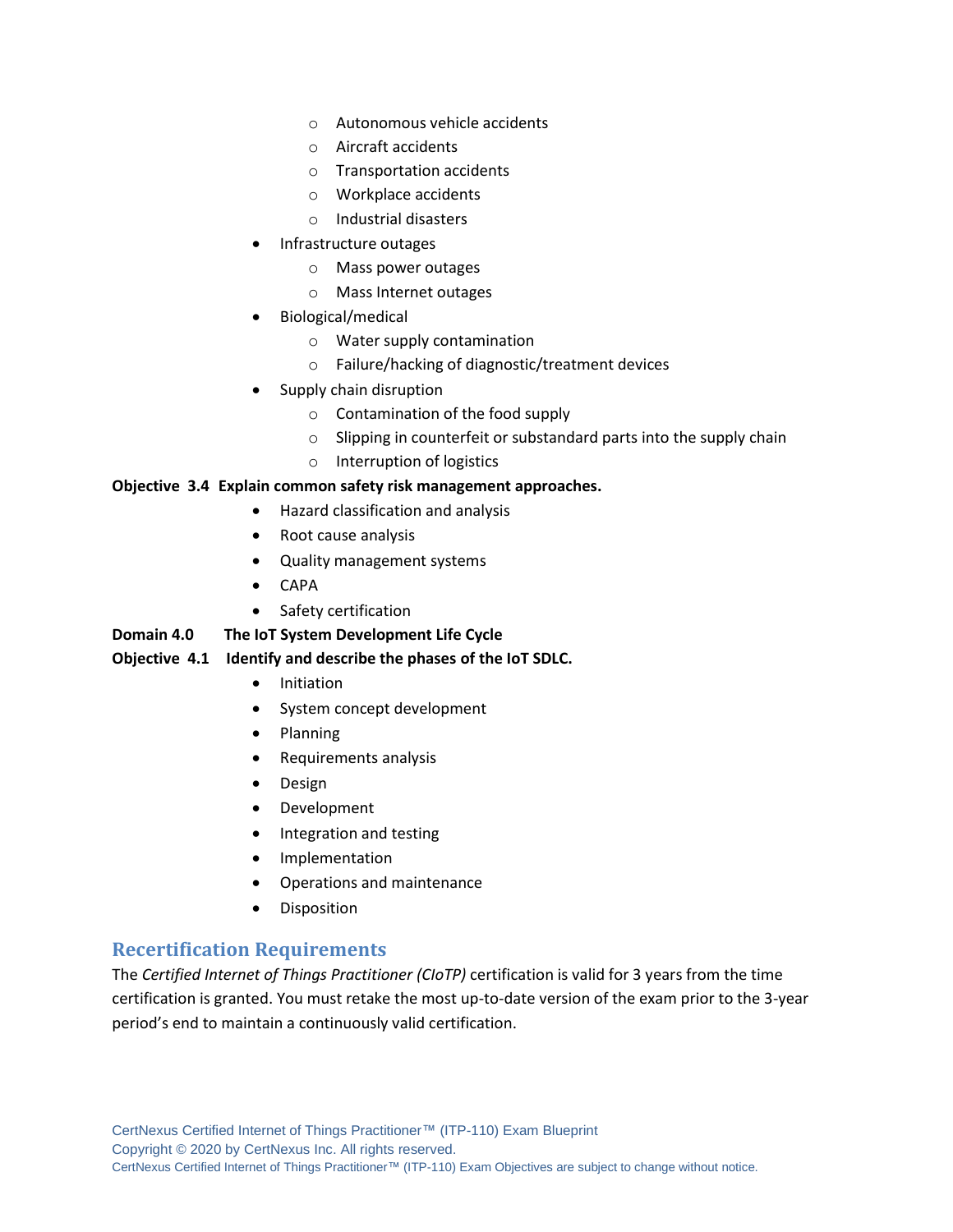## **Certified Internet of Things Practitioner (CIoTP) Acronyms**

| <b>Acronym</b> | <b>Expanded Form</b>                          |
|----------------|-----------------------------------------------|
| AAA            | authentication, authorization, and accounting |
| <b>ADC</b>     | analog-to-digital converter                   |
| AI             | artificial intelligence                       |
| AMQP           | <b>Advanced Message Queuing Protocol</b>      |
| AR             | augmented reality                             |
| ARM            | Acorn RISC Machine/Advanced RISC Machine      |
| C <sub>2</sub> | command and control                           |
| <b>CAPA</b>    | corrective action/preventive action           |
| <b>CIA</b>     | confidentiality, integrity, and availability  |
| <b>CNC</b>     | computer numerical controller                 |
| CoAP           | <b>Constrained Application Protocol</b>       |
| <b>CPAP</b>    | continuous positive airway pressure           |
| <b>BLE</b>     | <b>Bluetooth Low Energy</b>                   |
| <b>DAC</b>     | digital-to-analog converter                   |
| <b>DDS</b>     | <b>Data Distribution Service</b>              |
| <b>DDoS</b>    | distributed denial of service                 |
| DoS            | denial of service                             |
| EIP            | EtherNet/IP                                   |
| <b>EMS</b>     | emergency medical Services                    |
| <b>GLONASS</b> | <b>Global Navigation Satellite System</b>     |
| <b>GPS</b>     | <b>Global Positioning System</b>              |
| HART           | Highway Addressable Remote Transducer         |
| HMI            | human-machine interface                       |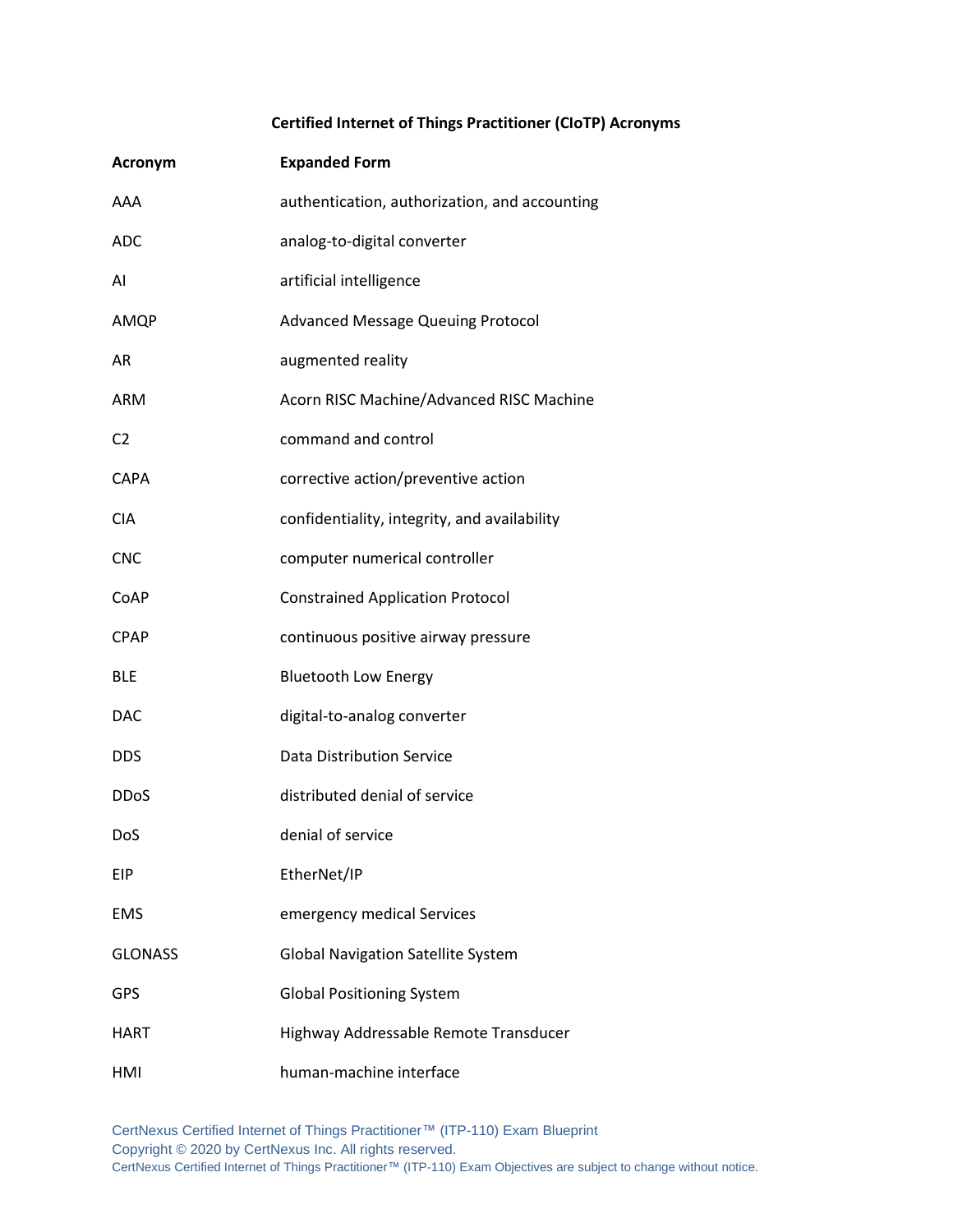| <b>HR</b>        | human resources                                   |
|------------------|---------------------------------------------------|
| <b>HTTP</b>      | <b>Hypertext Transfer Protocol</b>                |
| <b>HTTPS</b>     | <b>Hypertext Transfer Protocol Secure</b>         |
| <b>HVAC</b>      | heating, ventilation, and air conditioning        |
| laaS             | infrastructure as a service                       |
| <b>IEEE</b>      | Institute of Electrical and Electronics Engineers |
| <b>IIoT</b>      | Industrial Internet of Things                     |
| I/O              | input/output                                      |
| IoT              | Internet of Things                                |
| IPv4/IPv6        | Internet Protocol version 4/version 6             |
| <b>ISR</b>       | intelligence, surveillance, and reconnaissance    |
| LoRa             | long range                                        |
| LoRaWAN          | long range wide area network                      |
| M <sub>2</sub> M | machine-to-machine                                |
| <b>MCU</b>       | microcontroller unit                              |
| <b>MITM</b>      | man-in-the-middle                                 |
| ML               | machine learning                                  |
| <b>MQTT</b>      | <b>Message Queuing Telemetry Transport</b>        |
| <b>NFC</b>       | near-field communication                          |
| <b>NFV</b>       | network function virtualization                   |
| OPC UA           | <b>OPC Unified Architecture</b>                   |
| OS               | operating system                                  |
| <b>PROFIBUS</b>  | <b>Process Field Bus</b>                          |
| <b>PROFINET</b>  | <b>Process Field Net</b>                          |
| QoS              | Quality of Service                                |